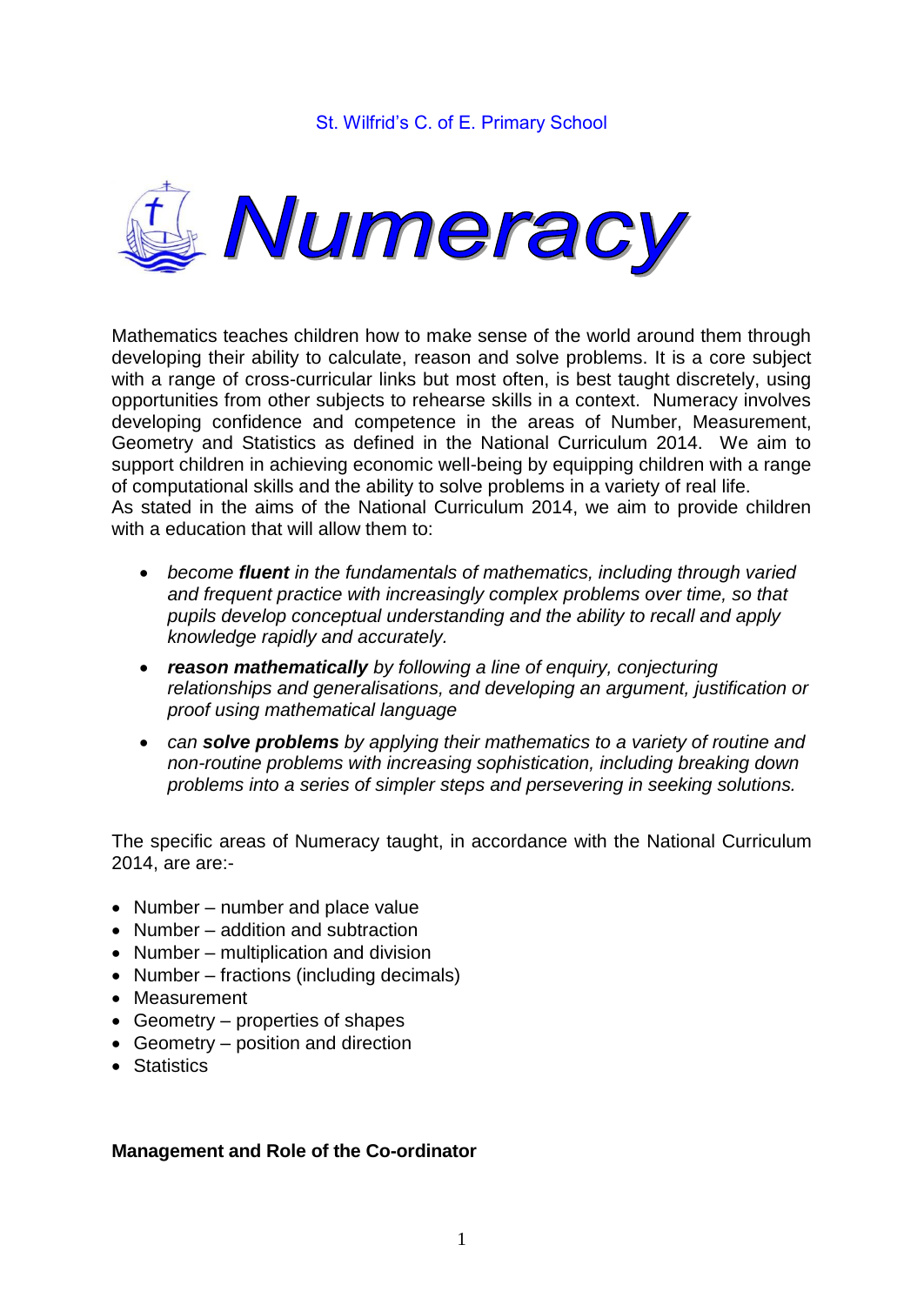The school has a collegiate approach to all planning based on the National Curriculum 2014 and drawing on other resources such as Espresso. Support is provided by the overall curriculum Co-ordinator and also by the Head. The Numeracy Co-ordinator is given time annually to monitor the running of the school policy.

The role of the subject Co-ordinator, however, is to take a lead in assisting and supporting their colleagues in delivering Numeracy.

During the implementation National Curriculum 2014, the Co-ordinator is expected to:

- to ensure teachers are familiar with the curriculum and help them plan lessons
- prepare, organise and lead Inset and training (where required)
- observe colleagues teaching, identifying the support they need.
- attend appropriate training events (e.g. Maths Hubs)
- take a lead in developing the teaching and implementation of Numeracy within the school
- discuss regularly with the Headteacher and Numeracy Governor, progress in developing Numeracy within the school
- review standards using school's assessments

The specific roles are:

- to receive and disseminate documentation
- to encourage and support the professional development of all teaching staff
- work co-operatively with the SENCo in providing advice and support for staff
- to support and liaise with the overall curriculum Co-ordinator in the planning of the school's delivery of Numeracy
- to oversee the coverage and appropriate differentiation of Numeracy
- to request the necessary resources for the subject
- to oversee the agreed recording and assessment of Numeracy
- to oversee moderation of standards for Numeracy in terms of the Statutory Requirements within the National Curriculum
- to evaluate the success of agreed targets in developing Numeracy within the school

## **Purposes of Learning**

In general, the school endeavours to:

- demonstrate the creative and highly inter-connected nature of mathematics
- teach children skills essential to everyday life
- provide children with a foundation for understanding the world
- encourage children to communicate using mathematical language
- stimulate enjoyment for mathematical activities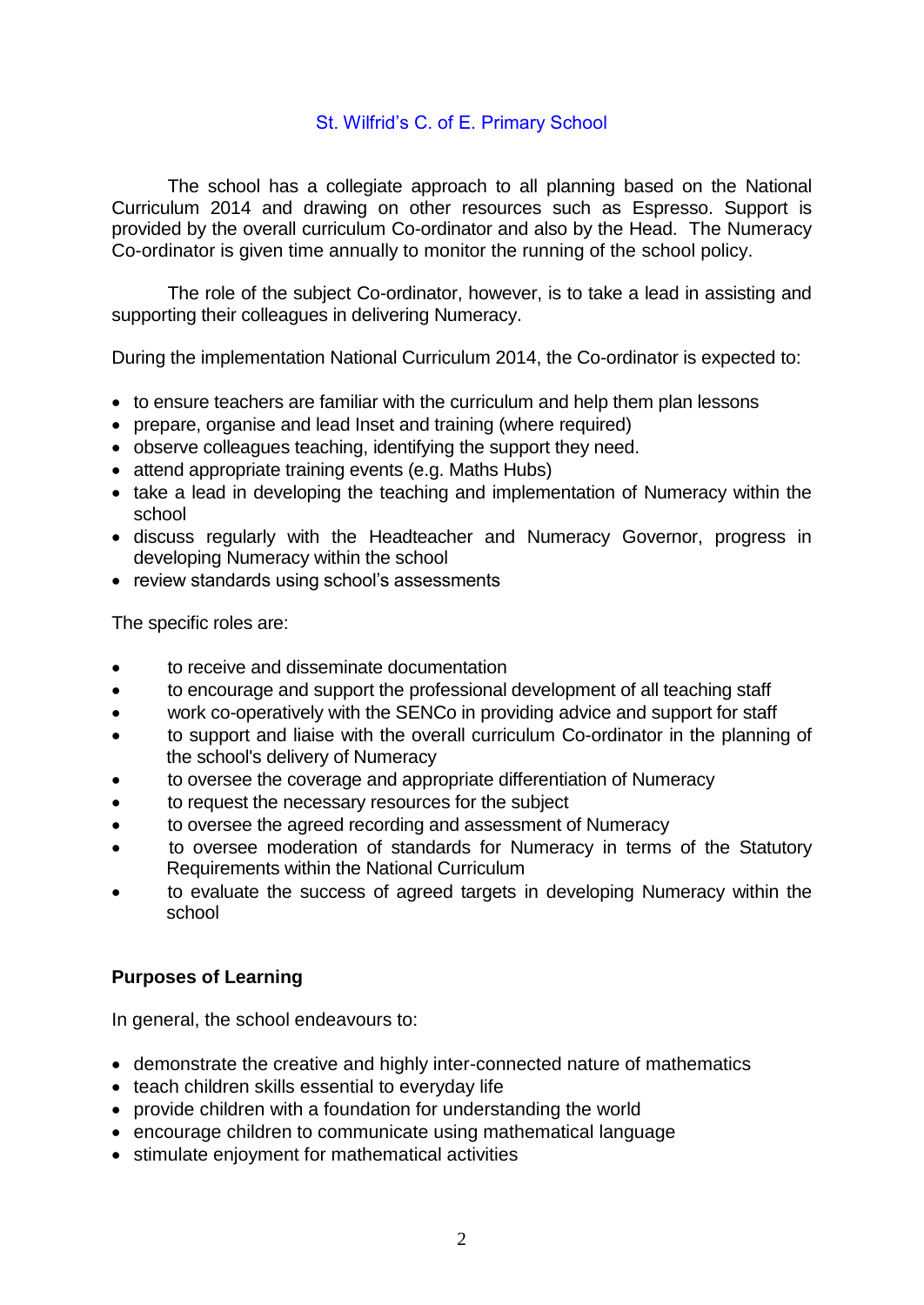- enable children to become confident in the manipulation of number, both mentally and in written form
- develop the ability to reason logically and explain their reasoning
- to give opportunities for using mathematical skills with a variety of equipment, e.g. computers

# **Teacher Planning**

Staff all engage in the following procedures to ensure good planning:

- using the National Curriculum 2014 to plan for coverage of the relevant Statutory Requirements. These are laid out in paired year groups and so an awareness must be shown of planning for progression across both years.
- using medium-term plans, which are termly outlines of work, showing the main teaching objectives and when they are to be taught
- writing short-term plans, which are weekly notes on teacher input, tasks, activities, teaching points and key questions for five lessons, including differentiation and plenaries

In general, planning may involve:

- individual group and class teaching
- the use of a variety of equipment applied at the appropriate level
- the organisation of time for discussion and the communication of ideas
- introduction of Numeracy relevant to the child's everyday experiences
- the use of Interactive Mental Maths in planning/oral starter
- $\bullet$  the use of a selection of other teacher guides  $-$  e.g. 'Developing Numeracy', '100 Ideas for Maths Lessons
- Interactive Whiteboards e.g. Primary Resources, Woodlands Junior School
- $\bullet$  ICT
- Hamilton Trust
- Espresso

## **Classroom Delivery**

Classroom delivery generally includes:

- an oral and mental starter
- a main teaching activity, which involves work on the same topic with the whole class, sometimes followed by children working in groups, pairs or as individuals.
- a plenary for the whole class (mini plenaries may also be used throughout the lesson)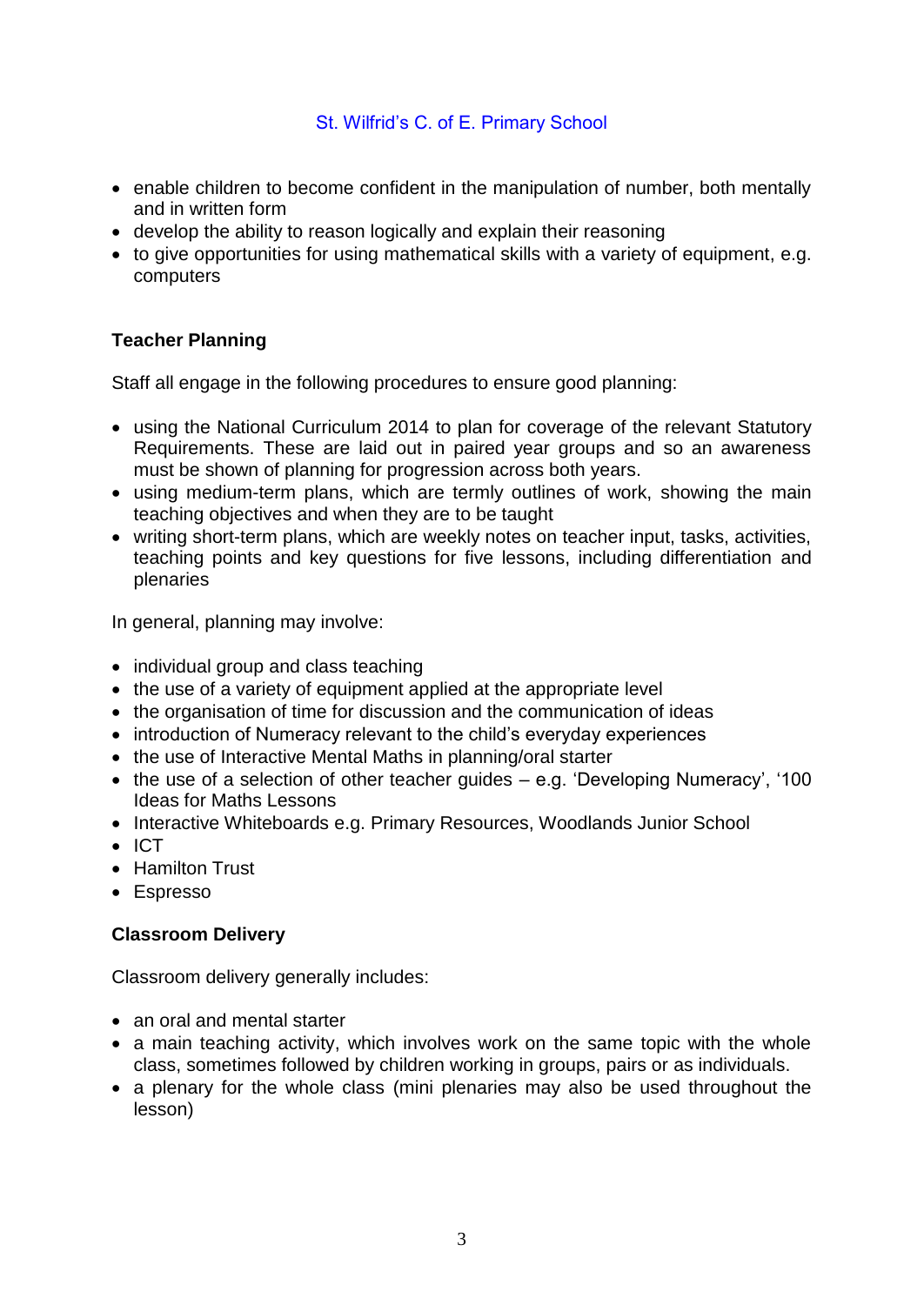In the main teaching activity part of the lesson, the children work using a variety of equipment and activities including oral responses, individual whiteboards, practical activities, games, worksheets and very occasionally textbooks.

#### **Layout of Children's Work**

Throughout Years One and Two there is an emphasis on mental calculation and informal written approaches. Throughout Years Three and Four there is more of a balance between mental and written methods, with the expectation that throughout Year Five and Six, children become fluent at selecting and using appropriate strategies to solve problems and calculations.

In addition to encouraging children to explain orally the methods they are using, children record their written work in a way which is relevant and meaningful to them. The children may record their calculations in the following ways:

- writing informal jottings often on whiteboards
- practising and using correct written notation and symbols
- recording their own methods of calculations
- using formal written methods, particularly from Years 3 6

Formal written methods should be recorded on squared paper with one number in each square, using a ruler as an essential tool. Pencils, provided by the school, should be used for all areas of Numeracy.

Graph work should be done on centimetre squared paper, unless it is done on a computer. However, graph paper may be used by the higher ability children in Years 4 - 6.

#### **Resources**

Each classroom has its own resources of equipment, books and computer programs which are kept up to date. Further resources can be purchased through discussion with the Numeracy Co-ordinator and the Headteacher.

#### **Assessing without Levels**

Assessment in the Foundation Stage will be made through the Early Years Foundation Stage Profile.

Assessments from Years 1 to 6 will be made using the following tools –

• Day to day assessment of classwork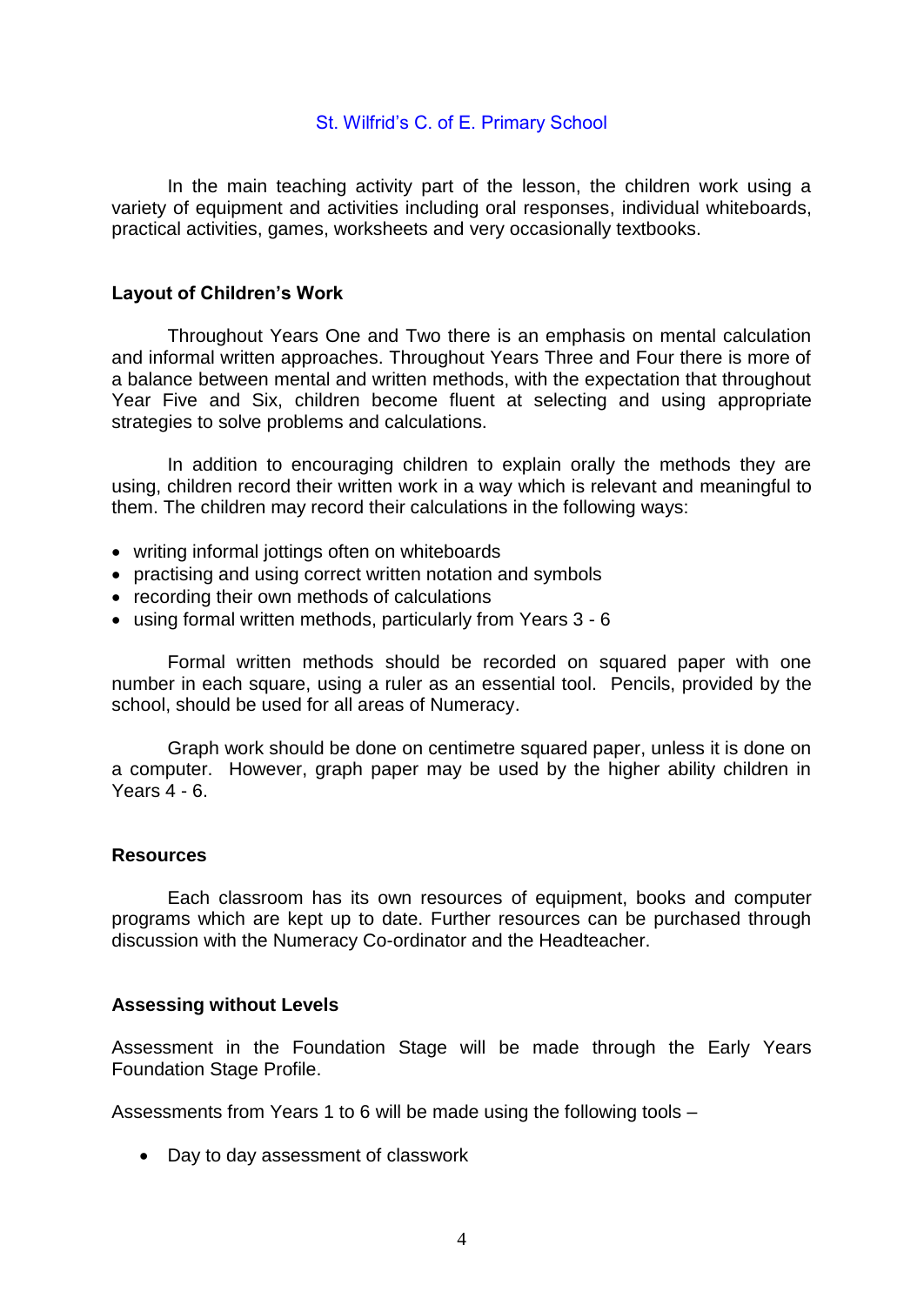Formal assessments of each area of Numeracy using material from Headstart Primary

These assessments will then feed into the 'Numeracy Assessment' 2014 spreadsheet. These spreadsheets should be updated at the usual assessment points using the following number system:

'no entry' = no evidence of the objective being met

**0** = working below current year group expectation

**1** = working towards the current expectation (*some objectives have been achieved*)

**2** = meeting the current expectation (*many objectives have been achieved*)

**3** = exceeding the current expectation (*most objectives have been achieved and some of the next years objectives have also been met*)

## **Use of Assessment Data**

The Headstart Primary Numeracy assessment tracker can be used to set up group targets and inform planning – this tracker allows for easy identification of where the class as a whole is working below expectations for the year group. After the following assessment, a judgment should be made as to whether these areas are now being achieved or not. If not, then thought should be given as to why not and appropriate action taken.

## **Special Needs and Differentiation**

The school seeks to provide appropriate differentiation by:

- using objectives from the year below or above
- after school pre SATs booster lessons
- targets on Individual's Profiles
- targeted interventions (e.g. Power of 2)
- using activities differentiated by task, expectation and teacher input
- open-ended investigations, including stretching the more able pupils by giving more challenging work
- targeted questions in oral sessions
- teachers working, on occasions, directly to the needs of a small group rather than to the whole class
- provision of learning aids e.g. 100 squares
- T.A. support
- Parental helpers

Where possible, additional classroom support is made available for any children with individual problems.